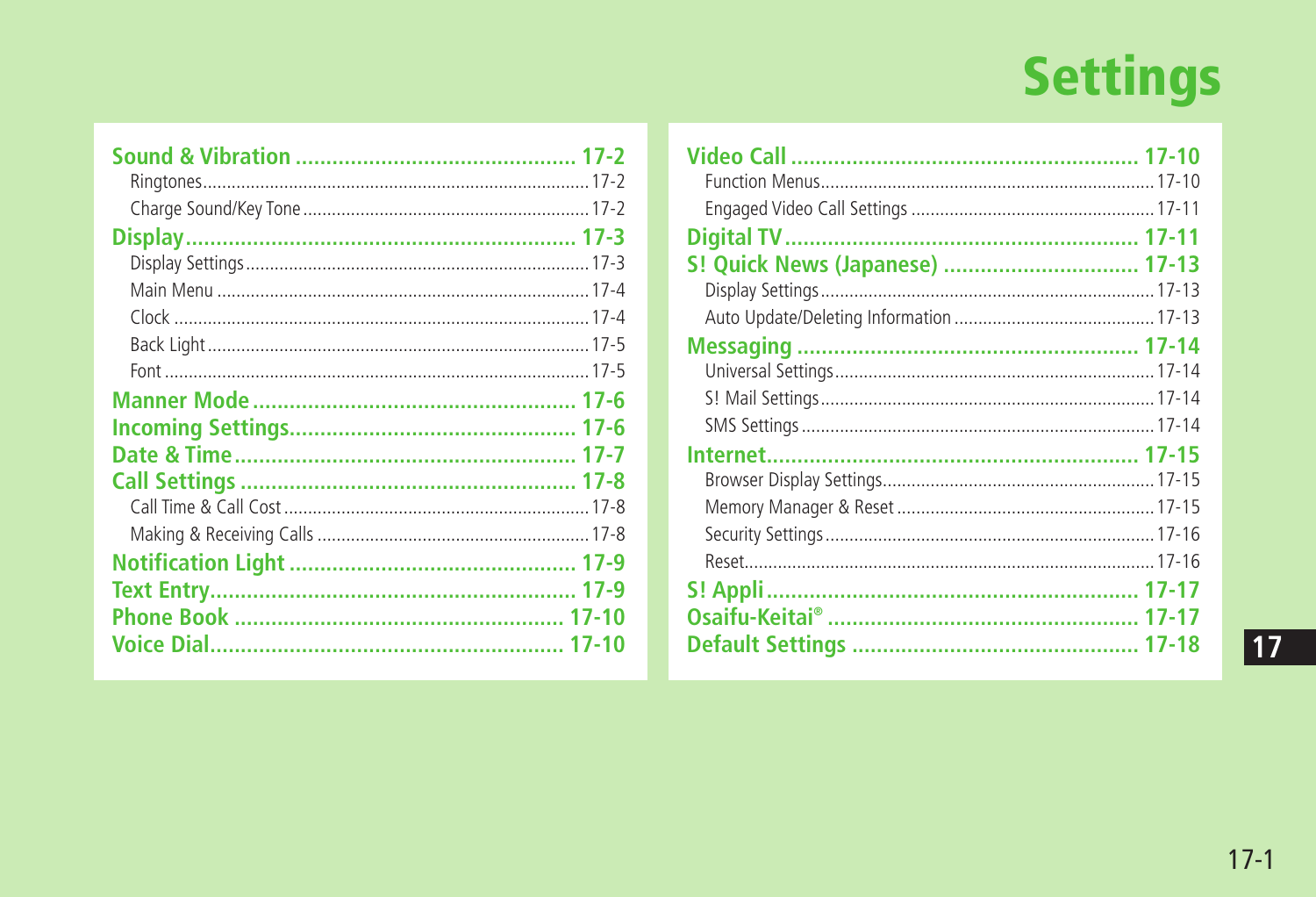# <span id="page-1-0"></span>**Settings Sound & Vibration**

#### **Ringtones**

#### **From Main Menu** Settings

| Setting/Operation                                                                                                                                                                | <b>Default</b>                                      |
|----------------------------------------------------------------------------------------------------------------------------------------------------------------------------------|-----------------------------------------------------|
| Change Ringtone<br>> Sound Settings → Ring Tones → Select an item →<br>Select Ring Tone $\rightarrow$ Select a type $\rightarrow$ Select a folder<br>$\rightarrow$ Select a tone | Phone/Video<br>Call: Pattern 1<br>Message:<br>Tone3 |
| ■ Change Ringer Volume<br>> Sound Settings $\rightarrow$ Ringer Volume $\rightarrow$ Select a type<br>$\rightarrow$ $\circ$ to adjust volume                                     | Level 4                                             |
| Disable 3D Sound Effect (Ringtone/Melody)<br>$>$ Sound Settings $\rightarrow$ Stereo/3D Sound $\rightarrow$ OFF                                                                  | ON                                                  |
| Set Ringtone Sound Output for Earphone*<br>$\triangleright$ Sound Settings $\rightarrow$ Earphone $\rightarrow$ Earphone                                                         | Earphone +<br>Speaker                               |
| <b>Set Message Ringtone Duration</b><br>$>$ Sound Settings $\rightarrow$ Message Ring Tones $\rightarrow$<br>ON or OFF ( $\rightarrow$ For ON, enter ring time)                  | ON (Ring time:<br>5 sec)                            |
| <b>Set Vibration Alert</b><br>>Incoming Settings → Vibrator → Select an item<br>$\rightarrow$ Select a vibration pattern                                                         | OFF                                                 |

\* When earphone is connected and Sound Settings is set to **Earphone**, ringtone sounds through earphone and speaker for incoming calls/ messages or alarms after about 20 seconds. Ringtone sounds only from earphone for other events.

#### ■ **Pre-installed Ringtones**

| <b>Title</b>                                     | <b>Composer</b>               |
|--------------------------------------------------|-------------------------------|
| Pinwheel                                         | Original                      |
| WALKURENRITT/DIE WALKURE                         | WAGNER RICHARD WILHELM        |
| PARADE OF THE WOODEN<br><b>SOLDIERS</b>          | JESSEL LEON                   |
| <b>OUVERTURE/GUILLAUME TELL</b>                  | ROSSINI GIOACCHINO ANTONIO    |
| DANCE OF THE KNIGHTS OP<br>64 NO 13              | PROKOFEV SERGEJ S             |
| <b>WALTZ/COPPELIA BALLET SUITE</b>               | DELIBES LEO CLEMENT PHILIBERT |
| DANSE DES MIRLITONS/CASSE<br>NOISETTE OP 71A/ORI | CHAJKOVSKIJ PETR ILICH        |
| PETER AND THE WOLF OP 67                         | PROKOFEV SERGEJ S             |

Names of composers given above conform to JASRAC Website. Parts of titles may not appear due to Display size.

#### **Charge Sound/Key Tone**

**From Main Menu** Settings

| Setting/Operation                                                               | <b>Default</b> |
|---------------------------------------------------------------------------------|----------------|
| Set Key Tone                                                                    | OFF            |
| $>$ Sound Settings $\rightarrow$ Key Tone $\rightarrow$ ON or OFF               |                |
| ■ Charging Start/End Tone Off                                                   |                |
| > Phone Settings $\rightarrow$ Battery $\rightarrow$ Charge Sound $\rightarrow$ | <b>ON</b>      |
| <b>OFF</b>                                                                      |                |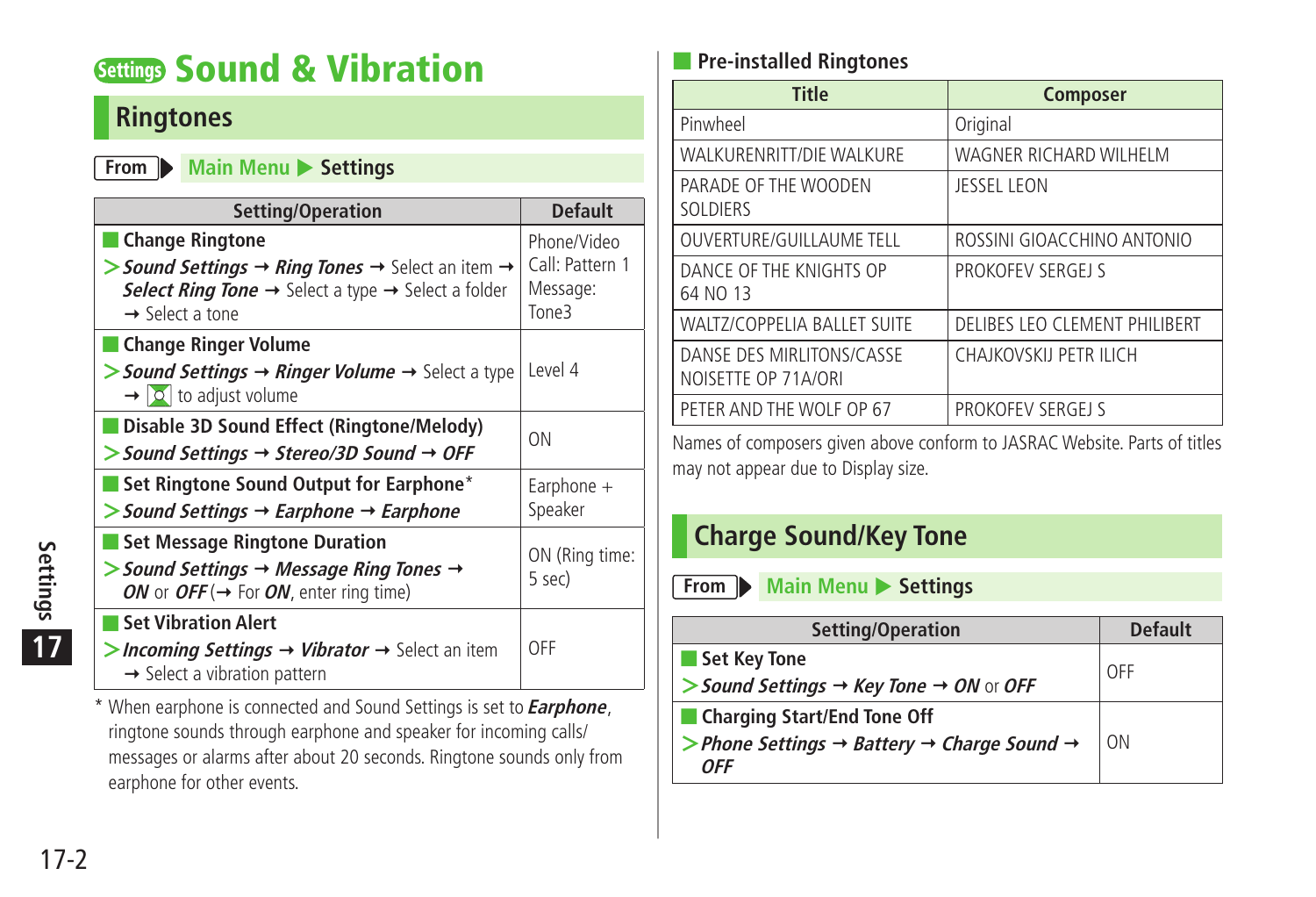# <span id="page-2-0"></span>**Settings Display**

## **Display Settings**

#### **From Main Menu** > Settings > Display Settings

| Setting/Operation                                                                                                                                                                                                                                                                                                 | <b>Default</b>           |
|-------------------------------------------------------------------------------------------------------------------------------------------------------------------------------------------------------------------------------------------------------------------------------------------------------------------|--------------------------|
| $\blacksquare$ Change Wallpaper $^1$<br>$>$ Internal Display $\rightarrow$ Stand-by Display $\rightarrow$<br>Select an item $\rightarrow$ Select a folder $\rightarrow$ Select an image                                                                                                                           | (C <sub>T</sub> P.17-18) |
| <b>Add Calendar to Wallpaper</b><br>$>$ Internal Display $\rightarrow$ Stand-by Display $\rightarrow$<br><b>Calendar</b> $\rightarrow$ Select a view format $\rightarrow BG$ <b>Image ON</b><br>or <i>BG Image OFF</i> ( $\rightarrow$ For <i>BG Image ON</i> , select a<br>folder $\rightarrow$ select an image) |                          |
| <b>Change Outgoing Call/Message Image</b><br>> Internal Display $\rightarrow$ Select an outgoing type $\rightarrow$<br>Select a folder → Select an image                                                                                                                                                          | (C <sub>F</sub> P.17-18) |
| <b>Change Incoming Call/Message Image</b><br>> Internal Display $\rightarrow$ Select an incoming type $\rightarrow$<br>Select Calling Disp. $2 \rightarrow$ Select an image type $\rightarrow$<br>Select a folder $\rightarrow$ Select an image                                                                   | (C <sub>T</sub> P.17-18) |
| Change Battery/Antenna Indicator<br>> Internal Display → Battery Icon or Antenna Icon (C <sub>P.17-18)</sub><br>$\rightarrow$ Select a pattern                                                                                                                                                                    |                          |
| <b>Change Start-up Window</b><br>$>$ Internal Display $\rightarrow$ Start-up $\rightarrow$ OFF, Message,<br>Pictures or Videos <sup>3</sup>                                                                                                                                                                       |                          |

| Change Display Color Scheme<br>$\gt$ Color $\rightarrow$ Select a color         | (C <sub>F</sub> P.17-18) |
|---------------------------------------------------------------------------------|--------------------------|
| Set Interface Language<br>>言語設定 → English                                       | 本語                       |
| Show New Call/Message when Handset Opens<br>$\gt$ Open for New $\rightarrow$ ON | OFF                      |
|                                                                                 |                          |

1 For Flash® files, press so in Standby to pause or resume a Flash® image.

- <sup>2</sup> Setting applies to messages retrieved manually (**Incoming Options**  (**FP.17-14**) set to **Manual Retrieval**) or when Server Mail is retrieved (Retrieve New window cannot be changed).
- <sup>3</sup> For *Pictures* or *Videos*: Select a folder → Select an image
	- For **Message**: Enter text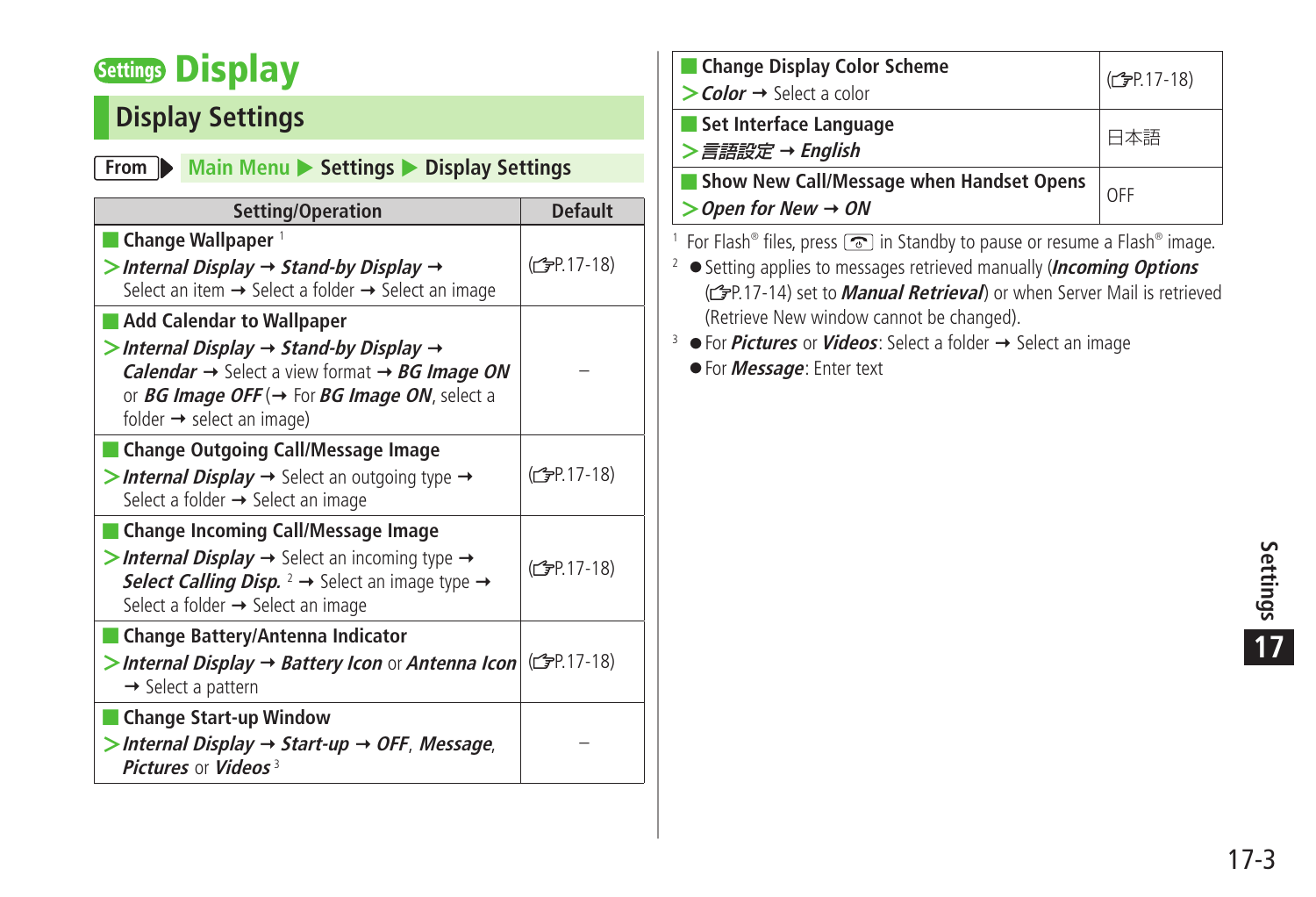#### <span id="page-3-0"></span>**Main Menu**

**From Main Menu** > Settings > Display Settings **Menu Icons** 

| Setting/Operation                                                                   | <b>Default</b>            |
|-------------------------------------------------------------------------------------|---------------------------|
| Change Main Menu Theme                                                              | (C <sub>FP</sub> P.17-18) |
| $\geq$ Select a pattern                                                             |                           |
| Change Main Menu Icons                                                              |                           |
| > Customize $\rightarrow$ Select a menu $\rightarrow$ Select a folder $\rightarrow$ |                           |
| Select an image                                                                     |                           |
| Change Main Menu Background                                                         |                           |
| > Customize $\rightarrow$ Background Image $\rightarrow$ Select a                   |                           |
| folder → Select an image                                                            |                           |

# 17-4 **Settings 17**

#### **Clock**

**From Main Menu** > Settings > Display Settings ▶ Internal Display ▶ Clock

| Setting/Operation                                                                                                                | <b>Default</b>            |
|----------------------------------------------------------------------------------------------------------------------------------|---------------------------|
| ■ Change Standby Clock Pattern <sup>1</sup>                                                                                      |                           |
| > Stand-by Clock $\rightarrow \boxed{Y}$ [Pattern] $\rightarrow$ Select a pattern<br>$\rightarrow$ 0 [Set]                       | ( <del>C</del> ) P.17-18) |
| ■ Change Standby Clock Position $12$                                                                                             |                           |
| > Stand-by Clock $\rightarrow \boxed{\simeq}$ [Position] $\rightarrow$ Select a<br>pattern $\rightarrow$ $\boxed{\bullet}$ [Set] | (C <sub>F</sub> P.17-18)  |
| $\blacksquare$ Change Standby Clock Size $\perp$                                                                                 |                           |
| > Stand-by Clock → $\ddot{\text{ } }$ [Size] → Large or Small →<br>$\bullet$ [Set]                                               | ( <del>f</del> P.17-18)   |
| ■ Change Standby Clock at Upper Right (lower<br>right in Landscape View)                                                         | (C <sub>F</sub> P.17-18)  |
| > Icon Clock $\rightarrow$ Select a pattern                                                                                      |                           |
|                                                                                                                                  |                           |

<sup>1</sup> Highlight **Stand-by Clock → |∞ [Play]** to view Standby Clock.

2 Even if clock position is set to **Pattern 2** - **Pattern 12**, clock appears in **Pattern 1** when:

● Calendar, World Clock or Operator Name is set to appear in Standby

- Time zone is set to other than GMT+9
- Privacy Key Lock is active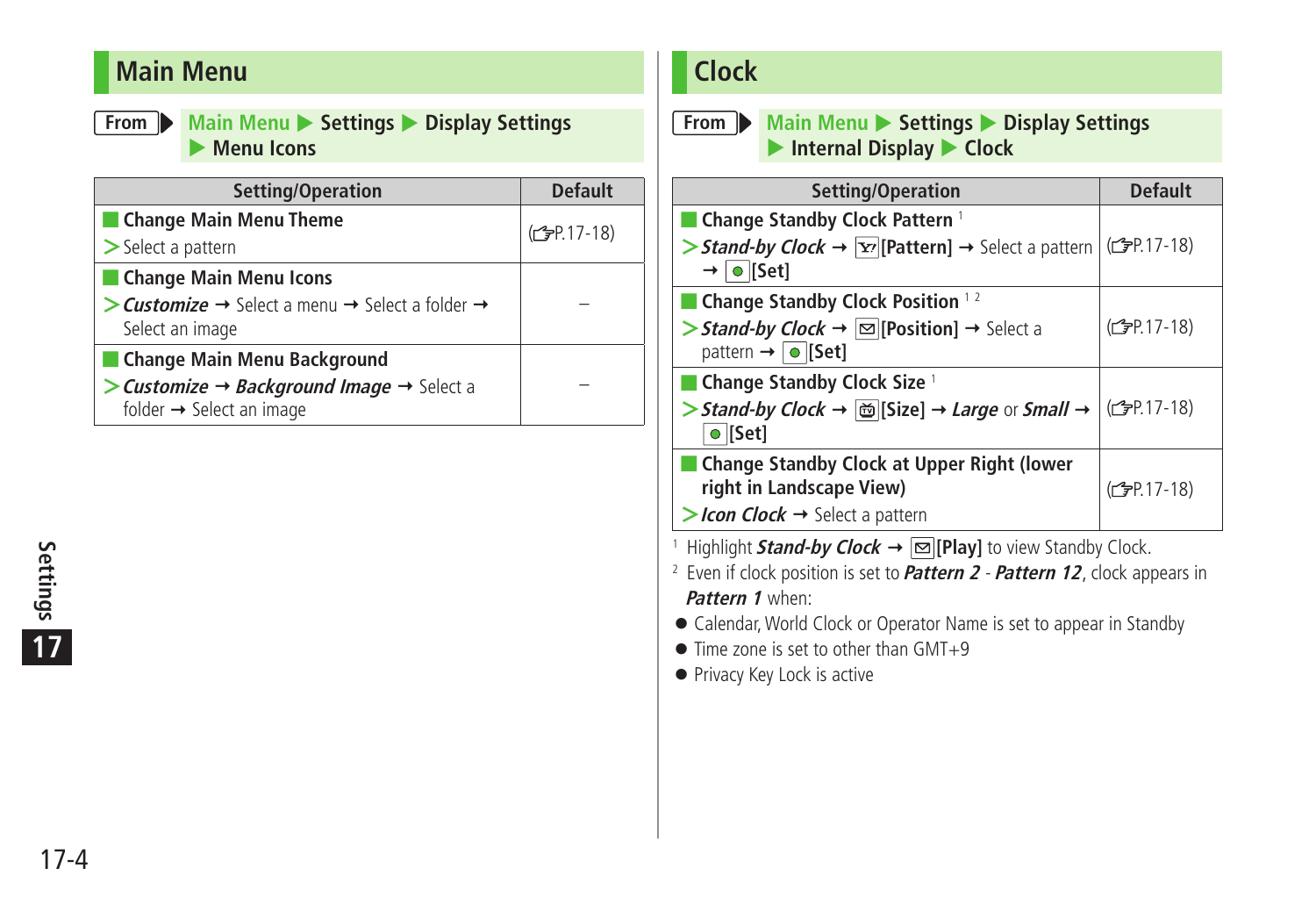#### <span id="page-4-0"></span>**Back Light**

#### **From Main Menu** > Settings > Display Settings

| Setting/Operation                                                                                                                                                                                                       | <b>Default</b>        |
|-------------------------------------------------------------------------------------------------------------------------------------------------------------------------------------------------------------------------|-----------------------|
| ■ Turn Back Light On/Off; Set Power Saver Mode 1<br>> Back Light Time $\rightarrow$ Lighting $\rightarrow$ ON or OFF $\rightarrow$<br>Select ON or OFF in Power Saver Mode ( $\rightarrow$ For ON.<br>Enter Light time) | $ON +$ Saver          |
| Illuminate Back Light while Charging<br>$\triangleright$ Back Light Time $\rightarrow$ Charging $\rightarrow$ Constant Light                                                                                            | Standard <sup>2</sup> |
| ■ Limit Back Light to Display Only<br>$>$ Back Light Time $\rightarrow$ Area $\rightarrow$ LCD                                                                                                                          | $LCD + Keys$          |
| <b>Adjust Brightness</b><br>$>$ Back Light Time $\rightarrow$ Brightness $\rightarrow$<br>Select a brightness level                                                                                                     | Auto $3$              |
| Set Back Light to Turn On Quickly<br>$>$ Back Light Time $\rightarrow$ Soft Light $\rightarrow$ OFF                                                                                                                     | <b>ON</b>             |
| Disable Auto Image Compensation<br>$>LCD$ AI $\rightarrow$ OFF                                                                                                                                                          | <b>ON</b>             |

1 During operation (except when in Standby or S! Appli is active), press and hold  $\boxed{5}$  to toggle *ON*/*OFF*.

2 When set to **Standard**, Back Light illuminates with the same setting as **Lighting** setting.

3 When set to **Auto**, Back Light is automatically adjusted according to ambient light.

#### **Font**

**From Main Menu > Settings > Display Settings** 

| Setting/Operation                                                          | <b>Default</b> |
|----------------------------------------------------------------------------|----------------|
| ■ Change Font Size by Function                                             | Standard       |
| > Font Size $\rightarrow$ Select an item $\rightarrow$ Select a size       |                |
| Set Menu Font Sizes Collectively                                           | Standard       |
| > Font Size $\rightarrow$ Collective Setting $\rightarrow$ Large or Small* |                |
| Change Font Style                                                          | Font 1         |
| $\triangleright$ Font $\rightarrow$ Font 2                                 |                |
| Change Font Style (Incoming/Outgoing Call Window)                          | Pattern 1      |
| $\triangleright$ Disp. Call/Recv # $\rightarrow$ Pattern 2                 |                |
|                                                                            |                |

\* When set to **Small**, font size for Phone Book, Incoming/Outgoing Call Logs and text entry is set to **Standard**.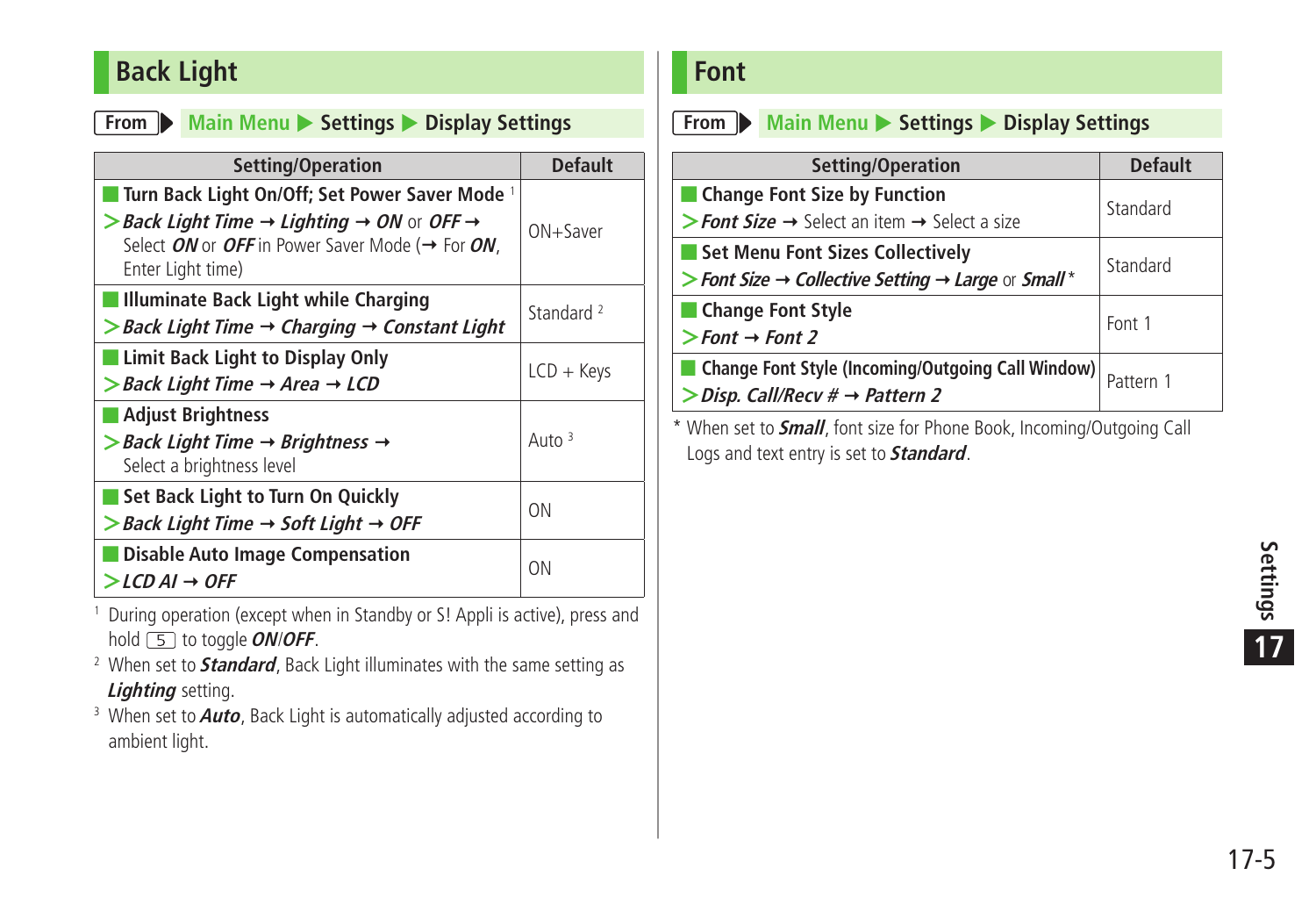## <span id="page-5-0"></span>**Settings Manner Mode**

**From Main Menu**  $\triangleright$  **Settings**  $\triangleright$  **Incoming Settings Manner Mode Type** 

| Setting/Operation                                                                                | <b>Default</b> |
|--------------------------------------------------------------------------------------------------|----------------|
| Set Manner Mode Type                                                                             |                |
| > Manner Mode, Super Silent or User Mode                                                         | Manner Mode    |
| $\rightarrow$ For <i>User Mode</i> , set individual items $\rightarrow \boxed{\infty}$ [Finish]) |                |

#### ■ **Default Settings by Mode**

| <b>Manner Mode</b>            | <b>Super Silent</b>           | <b>Driving Mode</b> | <b>User Mode</b> |  |
|-------------------------------|-------------------------------|---------------------|------------------|--|
| Answer Phone                  |                               |                     |                  |  |
| Value set for<br>Answer Phone | Value set for<br>Answer Phone | ON                  | <b>OFF</b>       |  |
| Vibrator                      |                               |                     |                  |  |
| ON                            | ON                            | <b>OFF</b>          | ON               |  |
| In. Calls                     |                               |                     |                  |  |
| Silent                        | Silent                        | Silent              | Silent           |  |
| Msg Ring T.                   |                               |                     |                  |  |
| Silent                        | Silent                        | Silent              | Silent           |  |
| Alarm                         |                               |                     |                  |  |
| Silent                        | Silent                        | Silent              | Silent           |  |
| <b>Rec. Check Tone</b>        |                               |                     |                  |  |
| ON                            | OFF                           | ON                  | ON               |  |
| <b>Key Tone</b>               |                               |                     |                  |  |
| OFF                           | OFF                           | $\overline{\ast}$   | OFF              |  |
| <b>Mic Sensitiv.</b>          |                               |                     |                  |  |
| Up                            | Up                            | Up                  | Up               |  |
| LVA Tone (Low battery alarm)  |                               |                     |                  |  |
| <b>OFF</b>                    | OFF                           | <b>OFF</b>          | OFF              |  |

 $*$  Based on Key Tone setting ( $\mathbb{Z}$ P.17-2)

# **Settings Incoming Settings**

**From Main Menu** > Settings > Incoming Settings

| Setting/Operation                                                 | <b>Default</b> |  |
|-------------------------------------------------------------------|----------------|--|
| Change Answer Setting (rep. 17-7)                                 |                |  |
| > Answer Setting > Quick Silent or OFF                            | Any Key Answer |  |
| <b>Answer Calls by Opening Handset</b>                            |                |  |
| Open-to-Ans. Call $\rightarrow$ Phone or Video Call $\rightarrow$ | Keep Ringing   |  |
| Answer                                                            |                |  |
| <b>Hide Caller Image Saved in Phone Book</b>                      | <b>ON</b>      |  |
| $>$ Phone Book Image $\rightarrow$ OFF                            |                |  |
| Set <b>Response</b> (FP.17-7) for Missed Call/New                 |                |  |
| <b>Message Notification</b>                                       | ON             |  |
| Info Notice Setting $\rightarrow$ ON or OFF                       |                |  |
| <b>Activate Auto Answer with Earphone</b>                         | OFF            |  |
| > Auto Answer $\rightarrow$ ON $\rightarrow$ Enter ring time      |                |  |
| <b>Set Call Waiting Response</b>                                  |                |  |
| $>$ In-call Management $\rightarrow$ Call Forwarding or           | Answer         |  |
| <b>Call Rejection</b>                                             |                |  |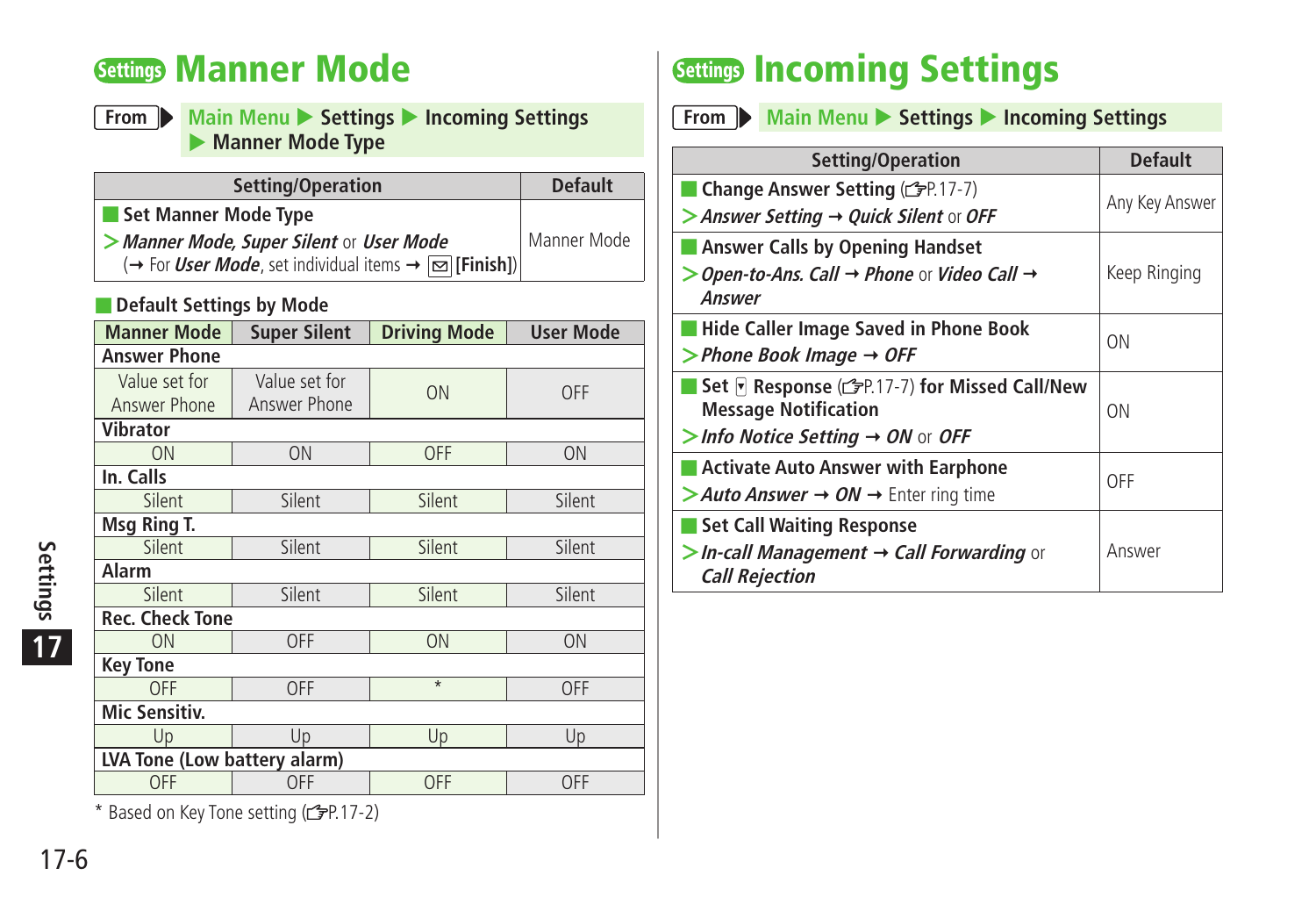#### <span id="page-6-0"></span>■ **Answer Setting Key Operations**

| <b>Any Key</b> | To answer a call, press any of the following keys:                                                                                         |
|----------------|--------------------------------------------------------------------------------------------------------------------------------------------|
| Answer         | Voice Call: $\boxed{\bullet}$ , $\boxed{\bullet}$ , $\boxed{0}$ - $\boxed{9}$ , $\boxed{\ast}$ , $\boxed{\#}$ , CLR, $\boxed{\boxtimes}$ , |
|                | $\omega$ , $\Omega$ , $\Omega$ , $\theta$                                                                                                  |
|                | Video Call: $\boxed{\bullet}$ , $\boxed{\frown}$                                                                                           |
|                | <b>Quick Silent</b>   To cancel ringtone/vibration, press any of the following keys:                                                       |
|                | Voice Call/Video Call: $\boxed{0}$ - $\boxed{9}$ , $\boxed{\ast}$ , $\boxed{\sharp}$ , CLR, $\boxed{\infty}$ ,                             |
|                | $ \mathbf{\tilde{\omega}} $ , $ \mathbf{\alpha} $ , $ \mathbf{\alpha} $ , $ \mathbf{A} $                                                   |
| <b>OFF</b>     | To answer a call, press any of the following keys:                                                                                         |
|                | Voice Call/Video Call: 0, 7                                                                                                                |

 $\bullet$  When [Voice Mail] is assigned to  $\boxed{\infty}$  indicated at the bottom of Display, press  $\boxed{\infty}$  to start voice or video recording.

#### ■ **Info Notice Setting Response**

| ON              | No Missed Calls/No Received Messages: Triple-beep<br>sounds<br>Missed Calls/Received Messages: Double-beep sounds<br>twice                                                                                                                               |
|-----------------|----------------------------------------------------------------------------------------------------------------------------------------------------------------------------------------------------------------------------------------------------------|
| ボイス<br>(Voice)* | No Missed Calls/No Received Messages: Triple-beep<br>sounds<br>Missed Calls: Double-beep sounds; voice message<br>announces that you have a missed call<br>Received Messages: Double-beep sounds; voice message<br>announces that you have a new message |

- When Vibrator is set for Incoming Settings, vibration activates with beeps. In Manner Mode, only vibration activates.
- **•** Set *Side-keys Guard* to OFF beforehand ( $\mathbb{F}P.11-8$ ).
- \* Japanese only

# **Settings Date & Time**

| From Main Menu > Settings > Date & Time |
|-----------------------------------------|
|                                         |

| Setting/Operation                                                            | <b>Default</b>     |
|------------------------------------------------------------------------------|--------------------|
| <b>Change Date and Time</b>                                                  |                    |
| > Date & Time $\rightarrow$ Enter year, date, time and time zone             |                    |
| <b>Display World Clock</b>                                                   | OFF                |
| > World Clock $\rightarrow$ ON $\rightarrow$ $\rightarrow$ to select an area |                    |
| <b>Activate Daylight Savings Time</b>                                        | OFF                |
| $>$ Daylight Savings $\rightarrow$ ON                                        |                    |
| Deactivate Alarm while Operating Other<br><b>Functions</b>                   | Alarm<br>Preferred |
| $>$ Alarm Tone $\rightarrow$ Operation Preferred                             |                    |
| <b>Deactivate Automatic Time Correction via</b><br>Yahoo! Keitai             | <b>ON</b>          |
| $>$ Time Correction $\rightarrow$ OFF                                        |                    |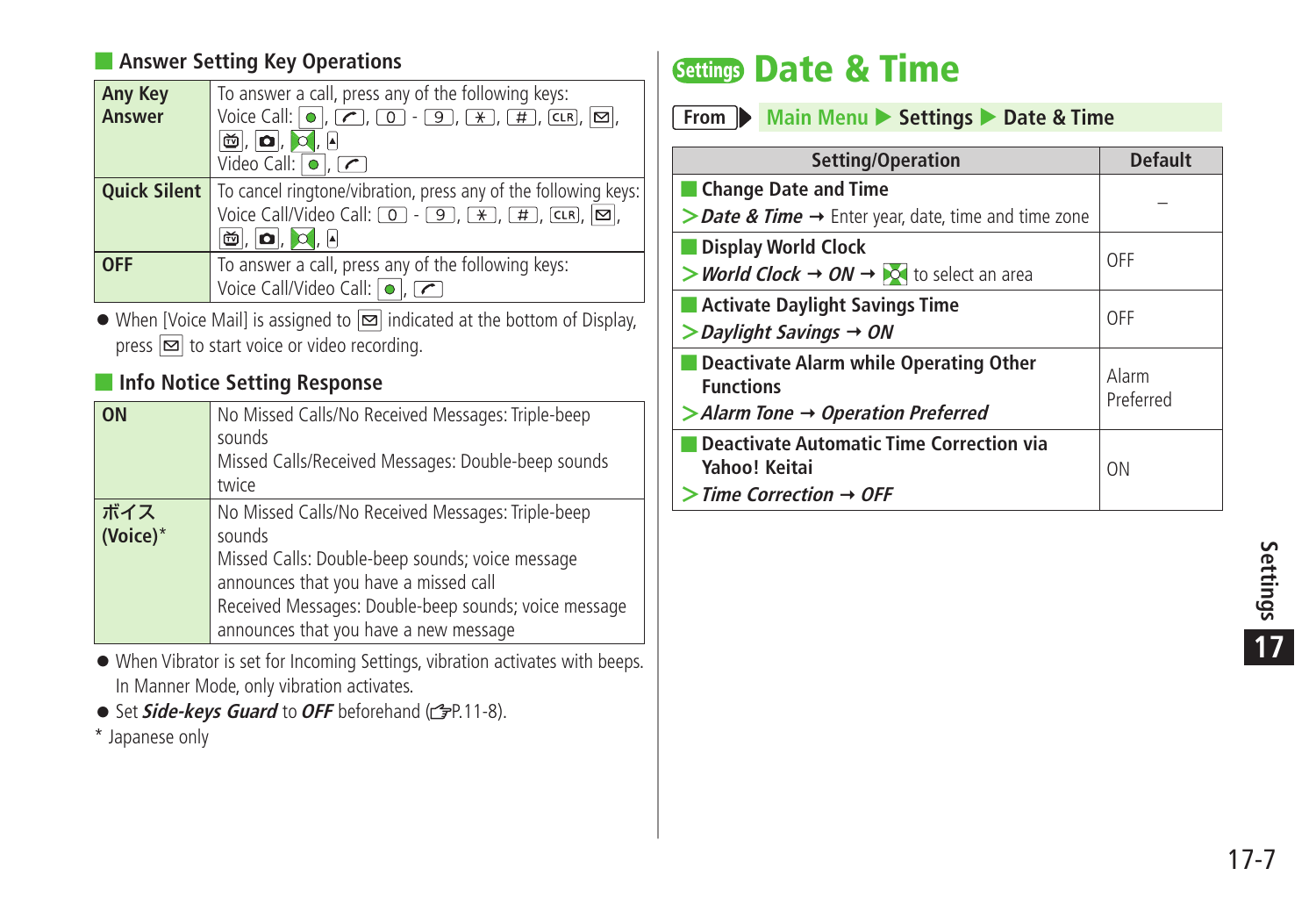# <span id="page-7-0"></span>**Settings Call Settings**

#### **Call Time & Call Cost**

#### **From Main Menu**  $\triangleright$  **Settings**  $\triangleright$  **Call Settings**

| Setting/Operation                                                                                          | <b>Default</b> |
|------------------------------------------------------------------------------------------------------------|----------------|
| Display Call Time/Cost <sup>1</sup>                                                                        |                |
| $>$ Call Time/Cost                                                                                         |                |
| Reset Total Call Charge/Time                                                                               |                |
| $\triangleright$ Reset $\rightarrow$ Enter Phone Password $\rightarrow$                                    |                |
| Reset Total Duration or Reset Total Cost → YES<br>(→ For <i>Reset Total Cost</i> , enter PIN2)             |                |
| Set Charge Limit $^2$                                                                                      |                |
| Set Max Cost Limit $\rightarrow ON \rightarrow$ Enter charge limit $\rightarrow$<br>Fnter PIN <sub>2</sub> | OFF            |

1 May not be available depending on subscription status. In that case, Set Max Cost Limit is not available.

2 When set to **ON**, incoming/outgoing calls including emergency number calls are disabled if charge limit is reached.

#### **Making & Receiving Calls**

**From Main Menu** Settings

| Setting/Operation                                                                                   | <b>Default</b> |
|-----------------------------------------------------------------------------------------------------|----------------|
| <b>Change Earpiece Volume</b>                                                                       | Level 4        |
| $\triangleright$ Call Settings $\rightarrow$ Volume $\rightarrow$ $\triangleright$ to adjust volume |                |

| Set Handset Response when Closed during Call<br>$\triangleright$ Call Settings $\rightarrow$ Closing Clamshell $\rightarrow$<br>No Tone or Hold Call*                                                               | End the Call                                                             |
|---------------------------------------------------------------------------------------------------------------------------------------------------------------------------------------------------------------------|--------------------------------------------------------------------------|
| ■ Set Hold Tone<br>> Call Settings $\rightarrow$ Hold Tones $\rightarrow$ On-hold Tone or<br><i>Holding Tone</i> $\rightarrow$ Select a tone                                                                        | On-hold Tone:<br>On-hold Tone 1<br>Holding Tone:<br>JESU JOY OF<br>MAN's |
| <b>Turn Off Noise Reduction</b><br>$\triangleright$ Call Settings $\rightarrow$ Noise Reduction $\rightarrow$ OFF                                                                                                   | <b>ON</b>                                                                |
| ■ Sound Alarm before Connection is<br>Disconnected<br>$>$ Call Settings $\rightarrow$ Quality Alarm $\rightarrow$ OFF or Low Tone                                                                                   | High Tone                                                                |
| Sound Alarm until Line is Reconnected<br>> Call Settings → Reconnect Signal → OFF or<br><b>Low Tone</b>                                                                                                             | High Tone                                                                |
| <b>Call Service Numbers</b><br>(Service not available at present)<br>$\triangleright$ Call Settings $\rightarrow$ Service Numbers $\rightarrow$<br>Select a service number $\rightarrow \boxed{\frown}$             |                                                                          |
| Specify Phone Book Entry to Call with Earphone<br>> Phone Settings $\rightarrow$ Headset Switch to Call $\rightarrow$<br><b>Voice Call <math>\rightarrow</math></b> Search Phone Book $\rightarrow$ Select an entry | OFF                                                                      |

\* When Hold Call is selected: **Speaker ON** (Hold tone sounds from speaker)/**Speaker OFF** (Hold tone does not sound from speaker)

17-8 **Settings 17**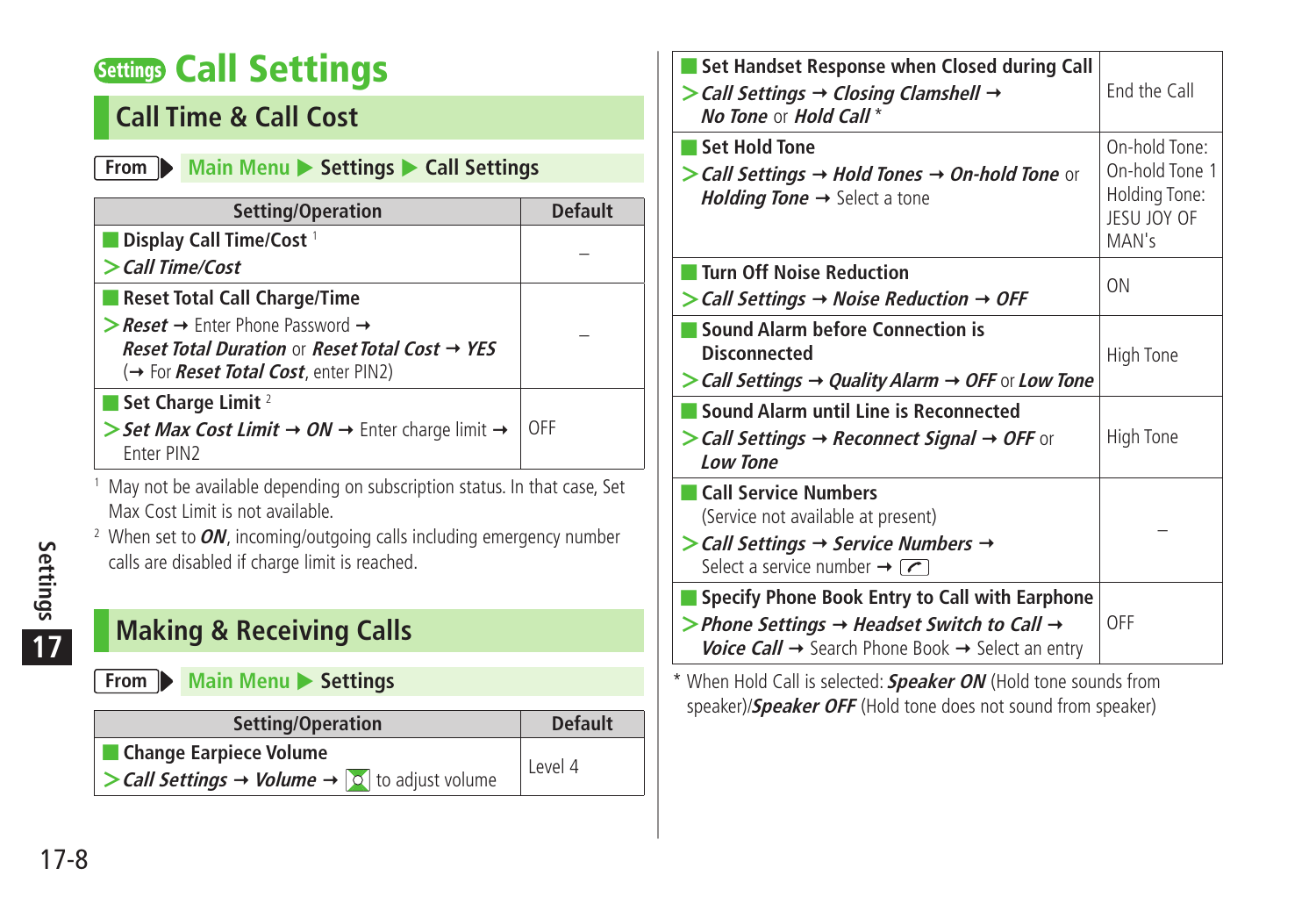# <span id="page-8-0"></span>**Settings Notification Light**

|  | From Main Menu Settings |  | $\blacktriangleright$ Notification Light |
|--|-------------------------|--|------------------------------------------|
|--|-------------------------|--|------------------------------------------|

| Setting/Operation                                                                                                               | <b>Default</b>           |
|---------------------------------------------------------------------------------------------------------------------------------|--------------------------|
| Set Notification Light by Incoming Type<br>(Voice/Video Calls or Messages)                                                      | (C <sub>F</sub> P.17-18) |
| <b>Incoming <math>\rightarrow</math> Select Color <math>\rightarrow</math></b> Select a type $\rightarrow$<br>io select a color |                          |
| <b>Change Notification Light Color Name for</b><br><b>Incoming Call/Message</b>                                                 |                          |
| > Incoming $\rightarrow$ Color $\rightarrow$ Edit Color Name $\rightarrow$<br>Select a color $\rightarrow$ Edit color name      |                          |
| <b>Adjust Notification Light Color Tone for</b><br><b>Incoming Call/Message</b>                                                 |                          |
| > Incoming $\rightarrow$ Color $\rightarrow$ Adjust Color Tone $\rightarrow$<br>Select a color $\rightarrow$ Adjust color tone  |                          |
| <b>Set Notification Light for Other Functions</b>                                                                               |                          |
| $>$ Select a function $\rightarrow$ ON or OFF, or $\sim$ to select a<br>color                                                   |                          |
| <b>View Notification Light Status*</b>                                                                                          |                          |
| Confirm Status                                                                                                                  |                          |

\* View Notification Light settings for incoming calls/messages, engaged calls or upper Side Key commands.

# **Settings Text Entry**

**From Main Menu**  $\triangleright$  **Settings**  $\triangleright$  **Phone Settings Text Entry Method** 

| Setting/Operation                                                                                                                                                        | <b>Default</b>                                                    |
|--------------------------------------------------------------------------------------------------------------------------------------------------------------------------|-------------------------------------------------------------------|
| Set Input Mode<br>> Input Mode $\rightarrow$ Check input mode(s) to use $\rightarrow$<br>$\boxed{\blacksquare}$ [Finish] $\rightarrow$ Select a input mode to prioritize | Input mode:<br>Αll<br>Prioritized<br>mode:<br>Mode 1<br>(5-touch) |
| Hide Predictive Candidates/Context Forecast<br>List<br>$\triangleright$ Predict $\rightarrow$ OFF                                                                        | ΟN                                                                |
| Set Learning Feature Off for Secret Mode/<br><b>Secret Data Only</b><br>> Learn in Secret Mode $\rightarrow$ Enter Phone Password $\rightarrow$<br>0FF                   | ON                                                                |
| Delete All Learned Words<br><b>&gt; Reset Learned Words <math>\rightarrow</math> Enter Phone Password <math>\rightarrow</math></b><br>YFS                                |                                                                   |

17-9**Settings 17**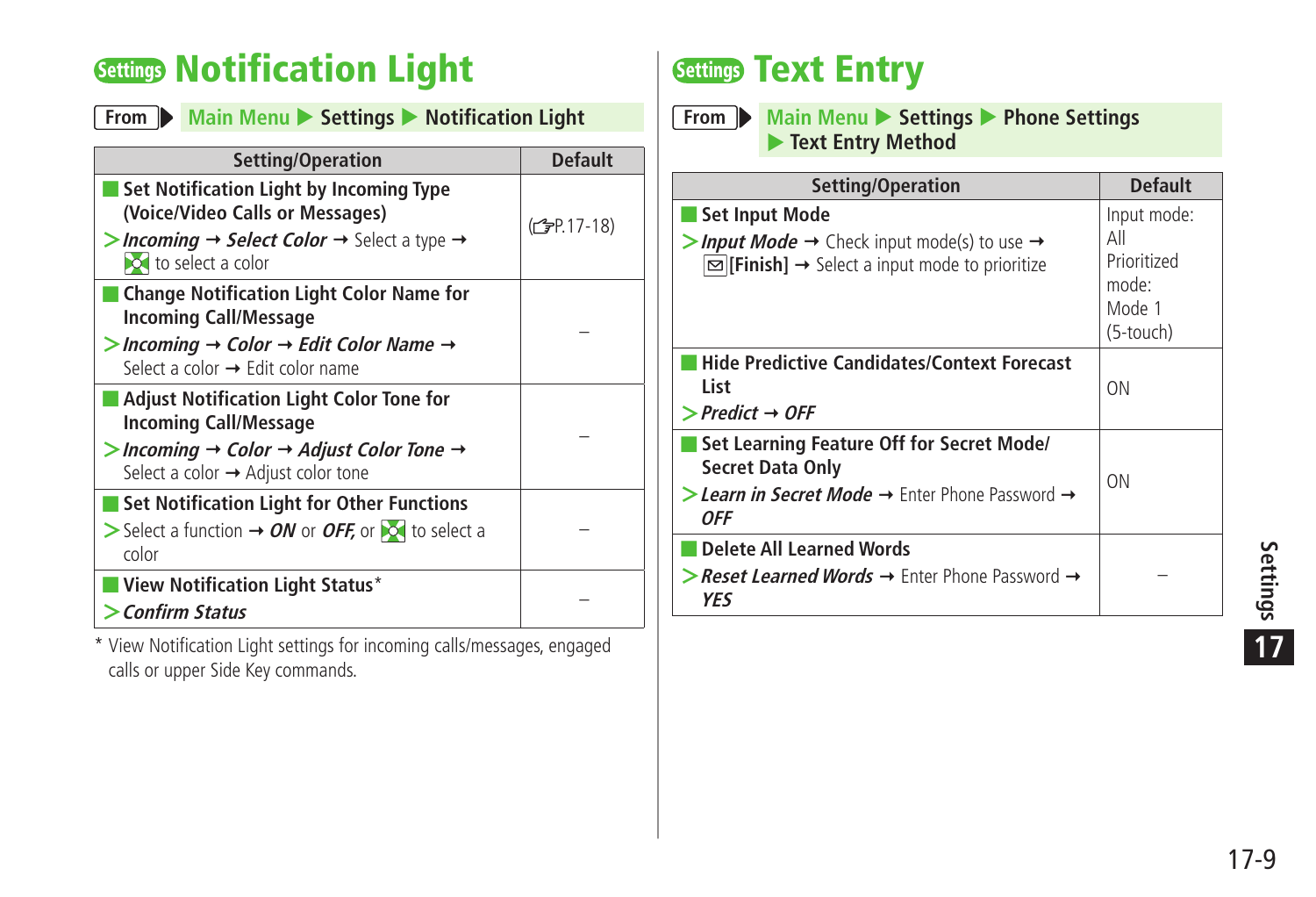# <span id="page-9-0"></span>**Settings Phone Book**

| From Main Menu > Phone Book > Settings                                                                    |                |
|-----------------------------------------------------------------------------------------------------------|----------------|
| Setting/Operation                                                                                         | <b>Default</b> |
| Change Save Location for New Entry<br>$\triangleright$ Save Settings $\rightarrow$ USIM or Ask Every Time | Phone          |
| Change Phone Book Search Method<br>> Search Method $\rightarrow$ Select a method                          | A-KA-SA-TA-NA  |
| Change Font Size<br>> Font Size $\rightarrow$ Phone Book or Call Log $\rightarrow$ Large                  | Standard       |
| Forbid Forwarding Phone Book Entry Images<br>$\triangleright$ Forwarding Image $\rightarrow$ OFF          | $ON*$          |

\* If **ON** is selected, images can be forwarded via Infrared or IC transmission.

# **Settings Voice Dial**

settings<br>
17<br>
17-10<br>
17-10 **17**

| From Main Menu Settings Phone Settings<br>$\blacktriangleright$ Voice Settings |  |  |
|--------------------------------------------------------------------------------|--|--|
|                                                                                |  |  |
|                                                                                |  |  |

| Setting/Operation                                     | <b>Default</b> |
|-------------------------------------------------------|----------------|
| Activate Voice Dial Automatically<br>ш                | l off          |
| $>$ Auto Voice Dial $\rightarrow$ ON                  |                |
| Activate Voice Dial via Earphone                      | l OFF          |
| $\triangleright$ Voice Earphone Dial $\rightarrow$ ON |                |

# **Settings Video Call**

#### **Function Menus**

| From Main Menu Settings Video Call                                                                                                                                                                                                                                                                                          |                |
|-----------------------------------------------------------------------------------------------------------------------------------------------------------------------------------------------------------------------------------------------------------------------------------------------------------------------------|----------------|
| Setting/Operation                                                                                                                                                                                                                                                                                                           | <b>Default</b> |
| Change Incoming Image Quality<br>> Incoming Video Qlty $\rightarrow$ Quality Prioritized or<br><b>Motion Prioritized</b>                                                                                                                                                                                                    | Standard       |
| ■ Change Outgoing Alternative Image<br>Select Images $\rightarrow$ Select a category $\rightarrow$ Highlight<br><i>Original</i> $\rightarrow \boxed{\text{Y}}$ [Menu] $\rightarrow$ <i>Change setting</i> $\rightarrow$<br>Select a folder $\rightarrow$ Select a file $\rightarrow \boxed{\infty}$ [Play] to view<br>image | Pre-installed  |
| Switch Earpiece On<br>$>$ Loud Speaker $\rightarrow$ OFF                                                                                                                                                                                                                                                                    | ΩN             |
| Switch to Voice Call when Video Call Fails<br>$>$ Voice Call Auto Redial $\rightarrow$ ON                                                                                                                                                                                                                                   | OFF            |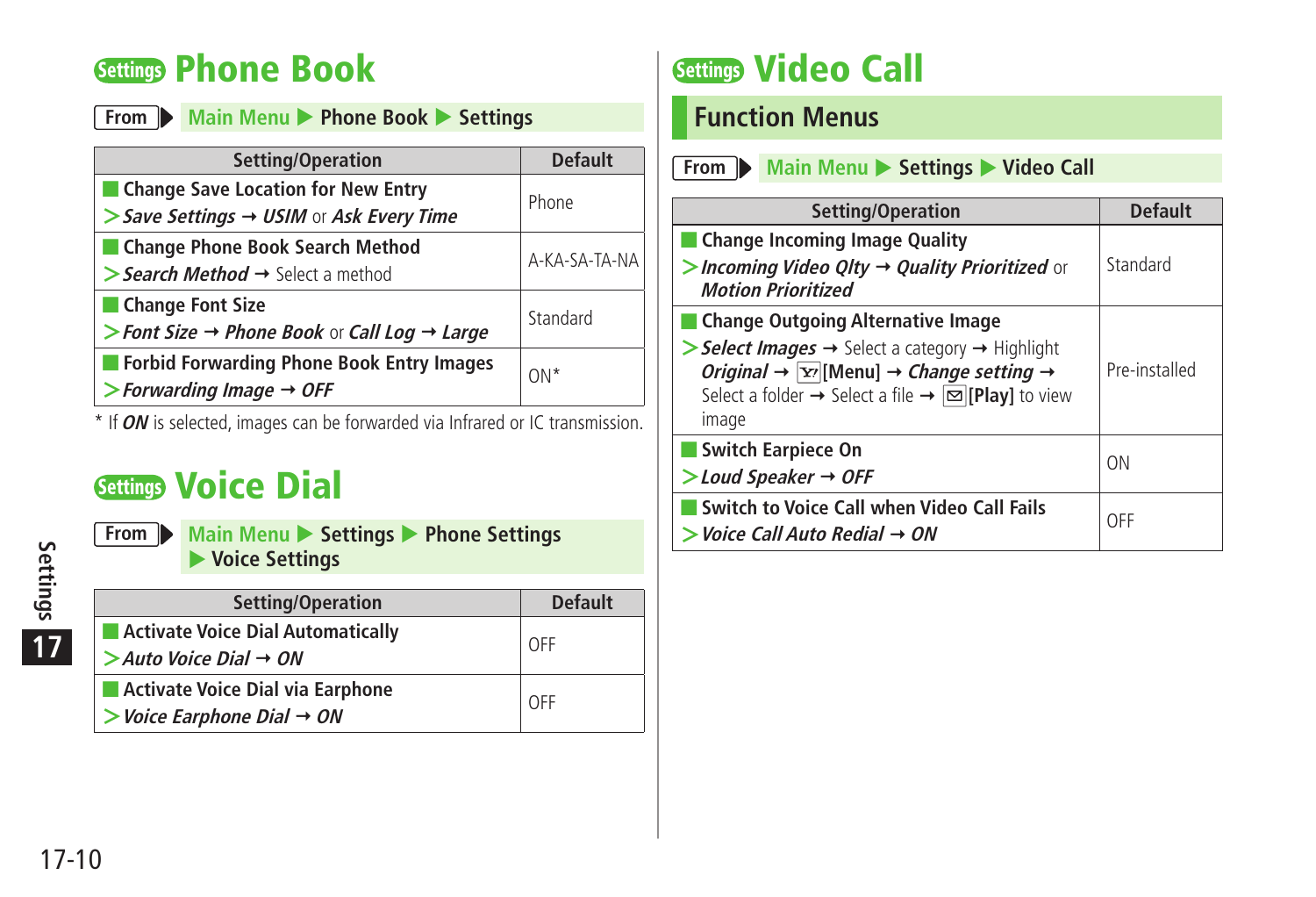#### <span id="page-10-0"></span>**Engaged Video Call Settings**

**From** During a Video Call, **[Menu] V. Call settings** 

| Setting/Operation                                            | <b>Default</b> |
|--------------------------------------------------------------|----------------|
| <b>Change Incoming Image Quality</b>                         |                |
| $>$ Visual preference $\rightarrow$ Quality Prioritizd or    | Normal         |
| <b>Motion Prioritized</b>                                    |                |
| <b>Change Brightness</b>                                     |                |
| <b>Brightness</b> $\rightarrow$ Select a brightness level    | 0              |
| <b>Adjust Color Tone to Lighting Conditions</b>              | Automatic      |
| $>$ <i>White balance</i> $\rightarrow$ Select an environment |                |
| Change Color Tone                                            | Normal         |
| $\gt$ Color mode set $\rightarrow$ Select a color tone       |                |
| <b>Enhance Image Quality in Low Light Conditions</b>         | OFF            |
| $>$ Night mode $\rightarrow$ ON                              |                |
| <b>Set Focus</b>                                             | Landscape      |
| $\triangleright$ Focus $\rightarrow$ Select a focus type     |                |

# **Settings Digital TV**

**From Main Menu**  $\triangleright$  **TV**  $\triangleright$  User Settings

| Setting/Operation                                                                                                                 | <b>Default</b>        |
|-----------------------------------------------------------------------------------------------------------------------------------|-----------------------|
| <b>Hide Caption</b><br>$\gt$ Caption $\rightarrow$ OFF                                                                            | 0 <sub>N</sub>        |
| ■ Change View when Activating TV<br>$\triangleright$ First View $\rightarrow$ Normal Screen                                       | Wide Screen           |
| <b>End Recording when Battery Runs Low</b><br>$\triangleright$ Rec. When Low Battery $\rightarrow$ Stop Recording                 | Continue<br>Recording |
| Forbid Enhancing Frame Rate Automatically<br>$>$ Mobile W-Speed $\rightarrow$ ON                                                  | OFF                   |
| Change Image Quality<br>>Image Quality $\rightarrow$ Select an item                                                               | Dynamic               |
| Deactivate Auto Volume<br>$>$ Sound $\rightarrow$ Sound Effect $\rightarrow$ Auto Volume $\rightarrow$ OFF                        | ON                    |
| Remaster Sounds from Earphone<br>$>$ Sound $\rightarrow$ Sound Effect $\rightarrow$ Remaster $\rightarrow$ ON                     | OFF                   |
| ■ Add Listening Effect<br>> Sound $\rightarrow$ Sound Effect $\rightarrow$ Listening $\rightarrow$ Select an item                 | OFF                   |
| Change Quality of Sound from Earphone<br>> Sound $\rightarrow$ Sound Effect $\rightarrow$ Equalizer $\rightarrow$ Select an item  | Normal                |
| ■ Turn Off Speaker by Closing 832P while<br><b>Watching TV</b><br>$>$ Sound $\rightarrow$ TV Sound While Closed $\rightarrow$ OFF | 0 <sub>N</sub>        |

|<br>| 17-11<br>|<br>| 17-11<br>| **17**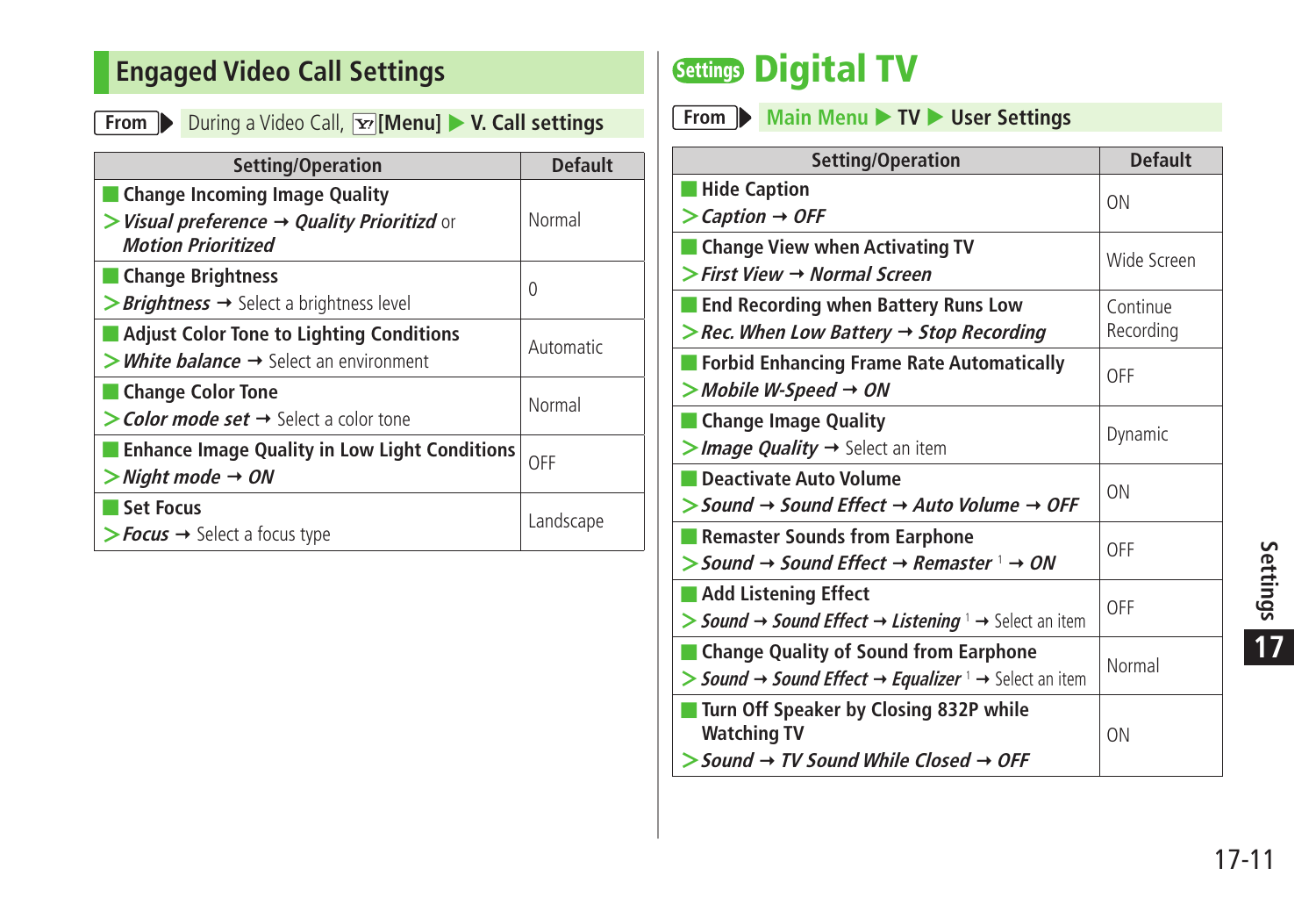| Set Power Saving Mode <sup>2</sup>                                                                                                                                                                                                               | Released       |
|--------------------------------------------------------------------------------------------------------------------------------------------------------------------------------------------------------------------------------------------------|----------------|
| $>$ FCO Mode $\rightarrow$ YES                                                                                                                                                                                                                   |                |
| Set Back Light Duration while Watching TV                                                                                                                                                                                                        |                |
| $\triangleright$ Display Light $\rightarrow$ Lighting Duration $\rightarrow$<br>Enter duration (min.)                                                                                                                                            | Constant Light |
| <b>Hide Images on Data Broadcast Sites</b>                                                                                                                                                                                                       | ON             |
| $\triangleright$ Data Broadcasting $\rightarrow$ Images $\rightarrow$ OFF                                                                                                                                                                        |                |
| Turn Off Sounds from Data Broadcast/Sites                                                                                                                                                                                                        | ON             |
| $\triangleright$ Data Broadcasting $\rightarrow$ Sound Effect $\rightarrow$ OFF                                                                                                                                                                  |                |
| Show Confirmation on Data Broadcast                                                                                                                                                                                                              |                |
| $\triangleright$ Data Broadcasting $\rightarrow$ Reset Settings $\rightarrow$ YES                                                                                                                                                                |                |
| Hide Guide in Landscape View                                                                                                                                                                                                                     | ON             |
| $>$ Icons $\rightarrow$ OFF                                                                                                                                                                                                                      |                |
| Check TV Settings                                                                                                                                                                                                                                |                |
| > Check TV Settings                                                                                                                                                                                                                              |                |
| <b>Reset Channel List</b>                                                                                                                                                                                                                        |                |
| > Reset Channel Setting $\rightarrow$ Enter Phone Password $\rightarrow$ YES                                                                                                                                                                     |                |
| Delete Information in Broadcasting Storage<br>Area                                                                                                                                                                                               |                |
| $\triangleright$ <b>Reset Storage Area</b> $\rightarrow$ (Highlight an affiliated<br>channel $\rightarrow$ $\overline{Y}$ [Menu] $\rightarrow$ <i>Delete this</i> or<br>Delete all (→ For Delete all, enter Phone Password)<br>$\rightarrow$ YES |                |
| <b>Reset TV Settings</b>                                                                                                                                                                                                                         |                |
| > Reset TV Settings $\rightarrow$ Enter Phone Password $\rightarrow$ YES                                                                                                                                                                         |                |
| <sup>1</sup> Remaster/Listening/Equalizer Settings: 3P.5-8                                                                                                                                                                                       |                |

2 To cancel ECO Mode, perform same operation. When ECO Mode is set, following settings automatically activate and cannot be changed. When canceled, original settings return. **Mobile W-Speed**: OFF **Image Quality: Normal Remaster**: OFF **Listening**: OFF **Equalizer**: Normal

**17**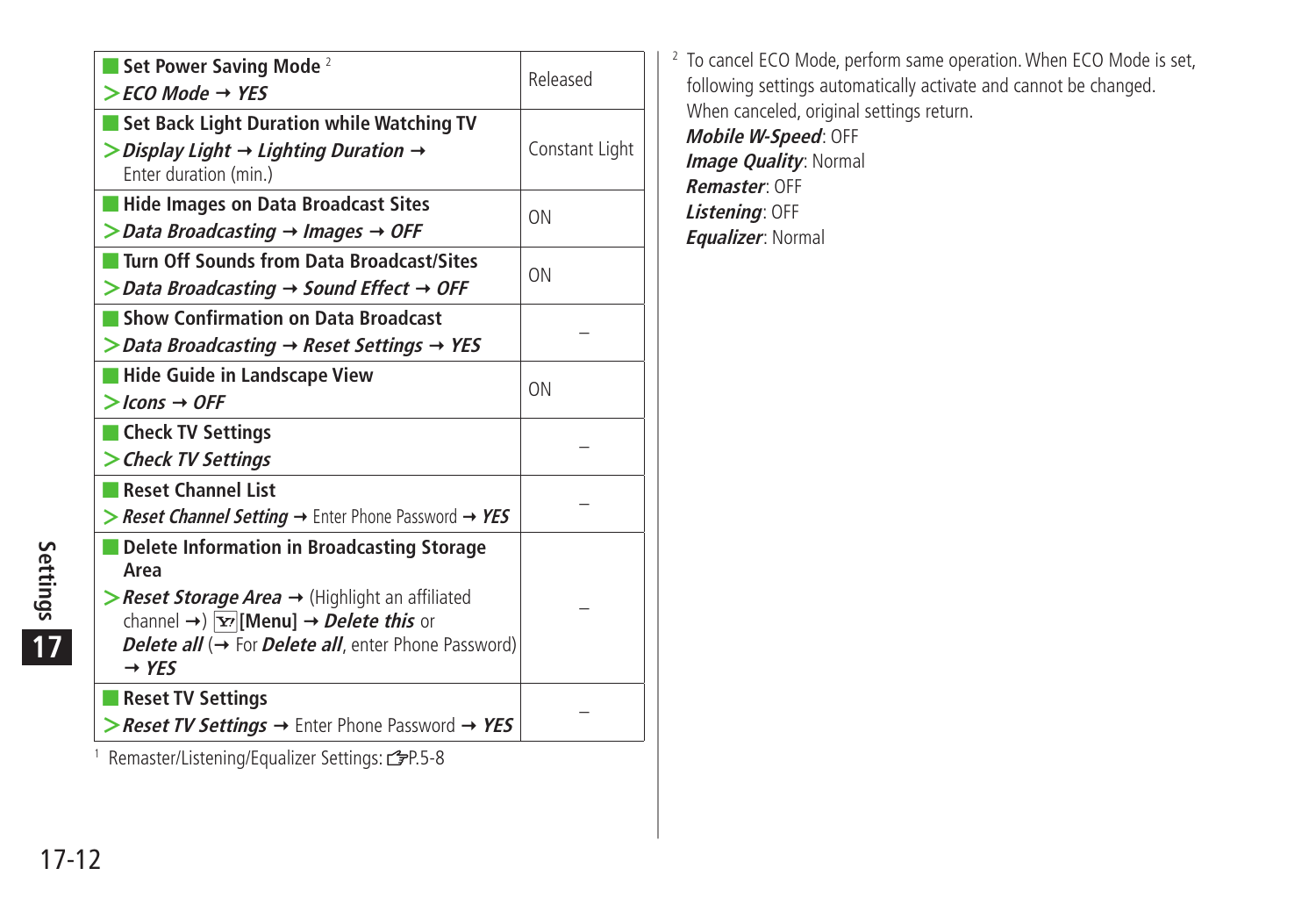# <span id="page-12-0"></span>**Settings S! Quick News (Japanese)**

#### **Display Settings**

**From Main Menu** > **Settings > Display Settings** ▶ Internal Display ▶ S! Quick News Settings

| <b>Setting/Operation</b>                                                                 | <b>Default</b>  |
|------------------------------------------------------------------------------------------|-----------------|
| <b>Show Only Unread Items in Standby</b><br>$>$ Unread/Read Setting $\rightarrow$ Unread | Unread $+$ Read |
| <b>Change Marquee Speed</b><br>$>$ Marquee Speed $\rightarrow$ Fast or Slow              | Normal          |
| <b>Hide S! Quick News</b><br>$\triangleright$ Display Settings $\rightarrow$ OFF         | ON (Show)       |
| <b>Block Image Data</b><br>$>$ Image Display $\rightarrow$ OFF                           | ON (Show)       |

#### **Auto Update/Deleting Information**

#### **From Main Menu > Entertainment > S! Quick News Settings**

| Setting/Operation                                                                                                                                        | <b>Default</b>                                        |
|----------------------------------------------------------------------------------------------------------------------------------------------------------|-------------------------------------------------------|
| <b>Automatically Update Quick News in S! Quick</b><br>News List $12$<br>> Auto Refresh $\rightarrow$ S! Quick News $\rightarrow$ Set update<br>frequency | OFF                                                   |
| Automatically Update General News (Once a<br>day) $12$<br>$>$ Auto Refresh $\rightarrow$ General $\rightarrow$ ON                                        | 0FF                                                   |
| ■ Cancel Automatic Updates for Special News<br>$>$ Auto Refresh $\rightarrow$ Special $\rightarrow$ OFF                                                  | ON<br>(Automatically<br>update every 4<br>hours) $12$ |
| Delete S! Quick News Information<br>> Del S! Ouick News List → YES → Enter Phone<br>Password                                                             |                                                       |
| $1$ If calls are in progress at undate time, auto undate does not occur until                                                                            |                                                       |

 If calls are in progress at update time, auto update does not occur until next update.

2 Video Calls are rejected during auto update.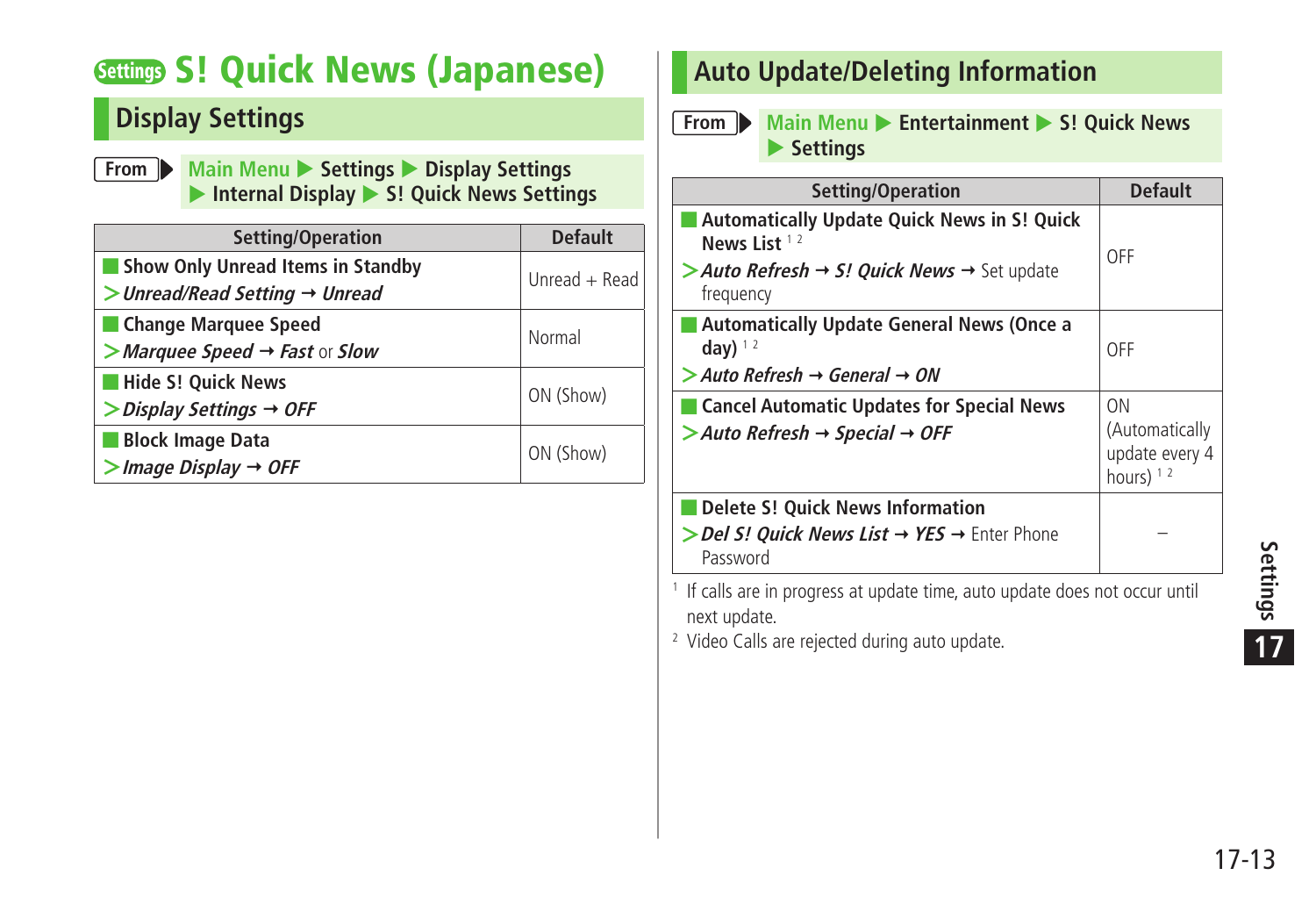# <span id="page-13-0"></span>**Settings Messaging**

## **Universal Settings**

| From Main Menu Messaging Settings |
|-----------------------------------|
| ▶ Universal Settings              |

| Setting/Operation                                                                                                                                          | <b>Default</b>           |
|------------------------------------------------------------------------------------------------------------------------------------------------------------|--------------------------|
| Change Font Size*                                                                                                                                          | Normal                   |
| > Font Size $\rightarrow$ Small or Large                                                                                                                   |                          |
| Set Scroll Unit in Text Entry/Preview Window                                                                                                               | Single Line              |
| > Scroll Unit → Half Screen or Whole Screen                                                                                                                |                          |
| Confirm Message Delivery (Available when<br>messaging to SoftBank handset numbers)<br>Delivery Report $\rightarrow$ ON                                     | OFF<br>(Not confirm)     |
| <b>Change Anti-Spam Measures Setting</b>                                                                                                                   | stop@meiwaku.            |
| > Anti-Spam Measures $\rightarrow$ Report Spam $\rightarrow$ Edit<br>recipient address $\rightarrow \boxed{\infty}$ [Finish] $\rightarrow$ YES             | softbankmobile.<br>co.jp |
| <b>Reset Anti-Spam Measures Setting</b>                                                                                                                    |                          |
| > Anti-Spam Measures → Report Spam →<br>$\overline{Y}$ [Menu] $\rightarrow$ <i>Reset Address</i> $\rightarrow \boxed{\odot}$ [Finish] $\rightarrow$<br>YES |                          |
| Set Auto Delete Off (For Drafts or Sent/Unsent)                                                                                                            | ON                       |
| $>$ Auto Sent Msg Del $\rightarrow$ OFF                                                                                                                    |                          |
| Set Auto Delete Off (For Incoming Mail)<br>$>$ Auto Received Msg Del $\rightarrow$ OFF                                                                     | ON                       |

\* Character size in SMS or S! Mail subject field does not change. Check preview to see actual size.

#### **S! Mail Settings**

**From Main Menu Messaging > Settings** ▶ S! Mail Settings ▶ Incoming Options

| Setting/Operation                                                                   | <b>Default</b>  |
|-------------------------------------------------------------------------------------|-----------------|
| Set S! Mail Download Condition (within Japan)                                       | Auto Download   |
| > Home Auto Setting $\rightarrow$ Download by Numbers or<br><b>Manual Retrieval</b> | All             |
| Retrieve S! Mail Manually while Abroad                                              | Auto Download   |
| $\geq$ Roaming Auto Setting $\rightarrow$ Manual Retrieval                          |                 |
| <b>Play Attached Music Files Automatically*</b>                                     | OFF             |
| $>$ Auto Sound Play $\rightarrow$ ON                                                | (Not play back) |

\* When multiple sound files are attached, the first file plays.

## **SMS Settings**

**From Main Menu > Messaging > Settings SMS Settings** 

| Setting/Operation                           | <b>Default</b> |  |
|---------------------------------------------|----------------|--|
| Change SMS Center Number*<br>ı.             |                |  |
| >Message Center → Enter SMS Center number   |                |  |
| <b>Set Input Character to English</b><br>ı. | Japanese       |  |
| > Set Input Character → English (160char.)  | (70char.)      |  |

\* Changing Message Center number may disable SMS.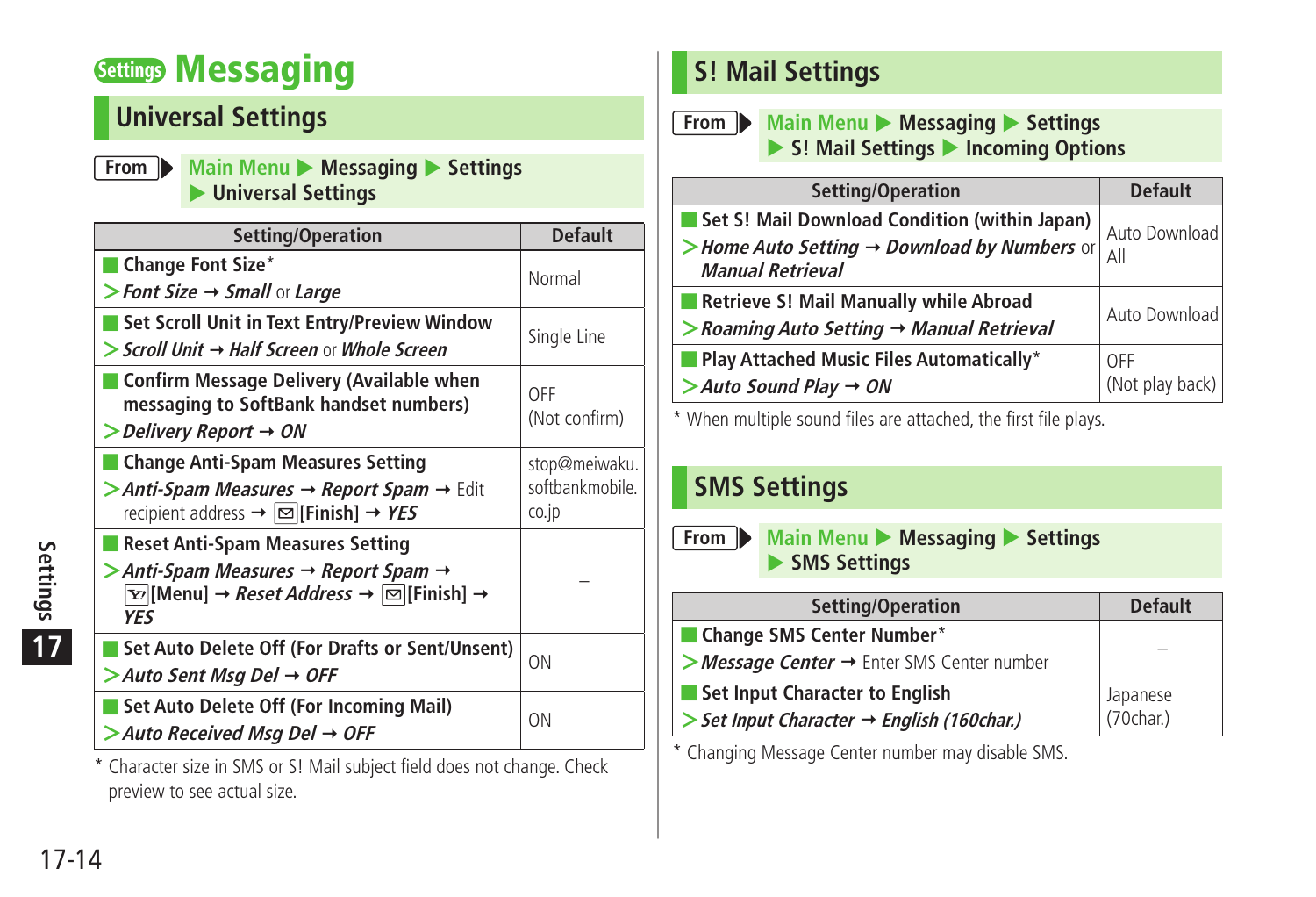#### <span id="page-14-0"></span>**Settings Internet**

#### **Browser Display Settings**

#### **Yahoo! Keitai**

**From** Main Menu > Yahoo! Keitai > Set Yahoo! Keitai

#### **PC Site Browser**

**From Main Menu Xahoo! Keitai <b>D** PC Site Browser **Set PC Site Browser** 

| Setting/Operation                                                                                                                            | <b>Default</b> |
|----------------------------------------------------------------------------------------------------------------------------------------------|----------------|
| <b>Font Size</b><br>> Font Size $\rightarrow$ Large or Small                                                                                 | Normal         |
| <b>Scroll Unit</b>                                                                                                                           |                |
| > Scroll Unit → Whole Screen or Half Screen                                                                                                  | Single Line    |
| Images Off<br>$>$ Downloads $\rightarrow$ Display Image $\rightarrow$ OFF                                                                    | <b>ON</b>      |
| Sound Off<br>$>$ Downloads $\rightarrow$ Play Sounds $\rightarrow$ OFF                                                                       | <b>ON</b>      |
| <b>Hide Warning Messages when Activating PC</b><br>Site Browser or Switching to Yahoo! Keitai*                                               |                |
| $>$ Warning Messages $\rightarrow$ PC Site Browser (when<br>activating) or <i>Yahoo! Keitai</i> (when switching) $\rightarrow$<br><b>OFF</b> | ΩN             |

\* PC Site Browser only

#### **Memory Manager & Reset**

#### **Yahoo! Keitai**

**From Main Menu Xahoo! Keitai • Set Yahoo! Keitai** 

#### **PC Site Browser**



**From Main Menu Mahoo! Keitai MPC Site Browser ▶ Set PC Site Browser** 

| Setting/Operation                                                            | <b>Default</b> |  |
|------------------------------------------------------------------------------|----------------|--|
| Clear Cache                                                                  |                |  |
| $>$ Memory Manager $\rightarrow$ Clear Cache $\rightarrow$ YES               |                |  |
| Delete Cookies                                                               |                |  |
| > Memory Manager $\rightarrow$ Delete Cookies $\rightarrow$ YES              |                |  |
| Delete User ID or Password Entered when<br><b>Authentication is Required</b> |                |  |
| $>$ Memory Manager $\rightarrow$ Delete Certificates $\rightarrow$ YES       |                |  |
| Set Data Storage Location to microSD Card*                                   | Phone          |  |
| $\gt$ Save Settings $\rightarrow$ microSD                                    |                |  |
|                                                                              |                |  |

\* Yahoo! Keitai Browser only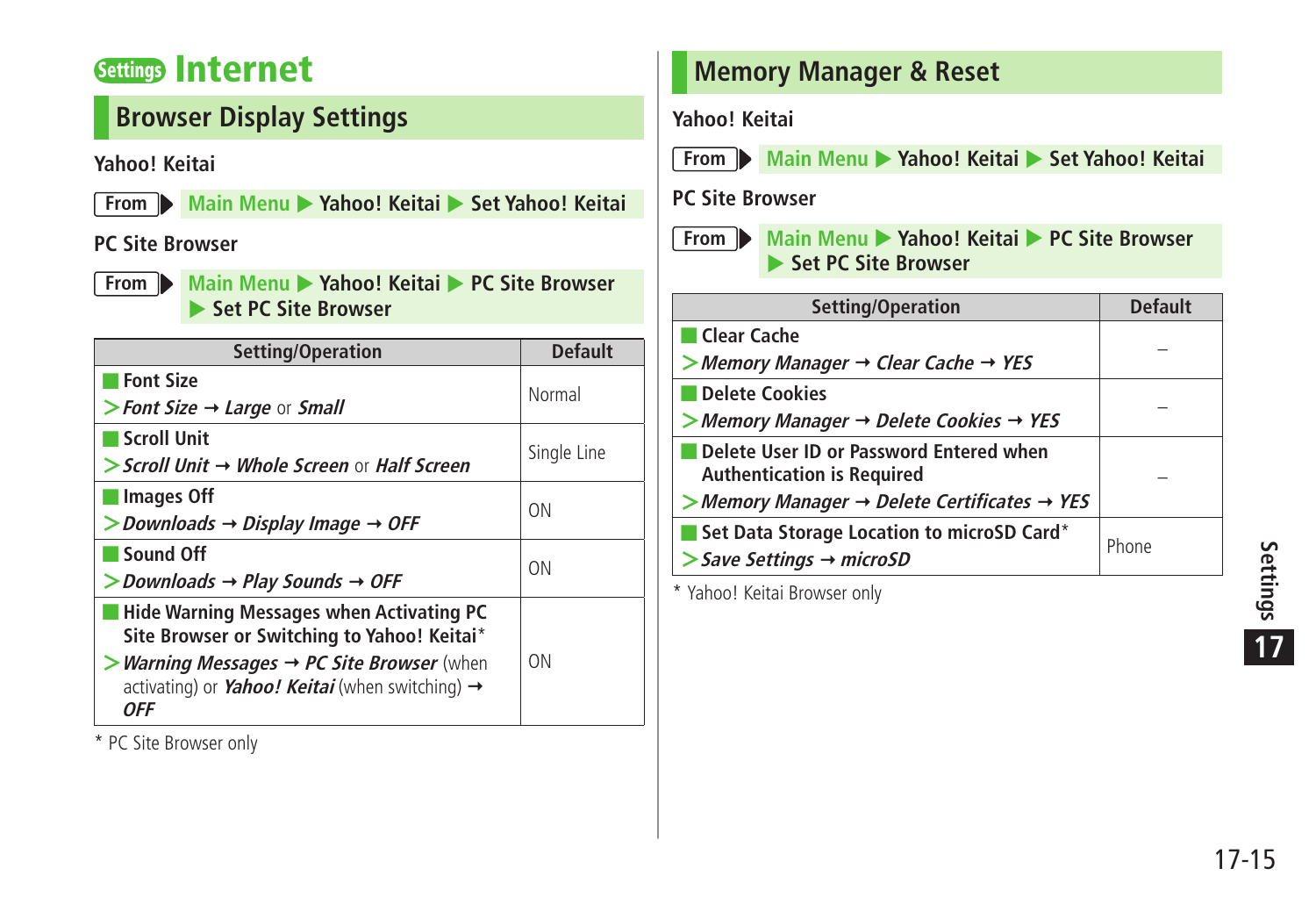#### <span id="page-15-0"></span>**Security Settings**

#### **Yahoo! Keitai**

**From Main Menu Xahoo! Keitai • Set Yahoo! Keitai Security** 

#### **PC Site Browser**

**From Main Menu > Yahoo! Keitai > PC Site Browser** ▶ Set PC Site Browser ▶ Security

|                             | Setting/Operation                                                                                                                                                    | <b>Default</b>        |
|-----------------------------|----------------------------------------------------------------------------------------------------------------------------------------------------------------------|-----------------------|
|                             | Set Auto Send Off for Manufacturer's Number<br>(for Authentication)                                                                                                  | ON (Send)             |
|                             | $>$ Manufacture Number $\rightarrow$ OFF (Not send)                                                                                                                  |                       |
|                             | Set Not to Send Referer Information<br>$\triangleright$ Send Referer $\rightarrow$ OFF                                                                               | ON (Send)             |
|                             | Select whether or Not to Allow Cookies to Be<br>Stored on 832P<br>$>$ Cookies $\rightarrow$ OFF or Ask Every Time                                                    | ON (Save)             |
| Settings<br>$\overline{17}$ | Select whether or Not to Run Scripts in Yahoo!<br>Keitai <sup>1</sup><br>$\triangleright$ Script $\rightarrow$ ON, OFF or Ask Every Time                             | Ask before<br>Connect |
|                             | Select whether or Not to Run Scripts in PC Site<br>Browser <sup>2</sup><br>$\triangleright$ Script $\rightarrow$ Ask before Connect, OFF or<br><b>Ask Every Time</b> | ON (Run)              |
|                             | View Server Certificates Issued by Certificate<br><b>Authorities</b><br>$\triangleright$ <i>Root Certificates</i> $\rightarrow$ Select an item                       |                       |
| $17 - 16$                   |                                                                                                                                                                      |                       |

- **Select whether or Not to Retain Authentication Information >Certificate Retention Always Keep** or **Not Keep** Keep While Browsing
- 1 Yahoo! Keitai Browser only
- 2 PC Site Browser only

#### **Reset**

#### **Yahoo! Keitai**

**From Main Menu Xahoo! Keitai Reset** 

#### **PC Site Browser**

**From Main Menu Mahoo! Keitai MPC Site Browser** X **Reset**

| Setting/Operation                                                       | <b>Default</b> |
|-------------------------------------------------------------------------|----------------|
| Reset Browser Settings                                                  |                |
| > Restore Defaults $\rightarrow$ YES $\rightarrow$ Enter Phone Password |                |
| Initialize Browser                                                      |                |
| >Initialized Browser $\rightarrow$ YES $\rightarrow$ Enter Phone        |                |
| Password                                                                |                |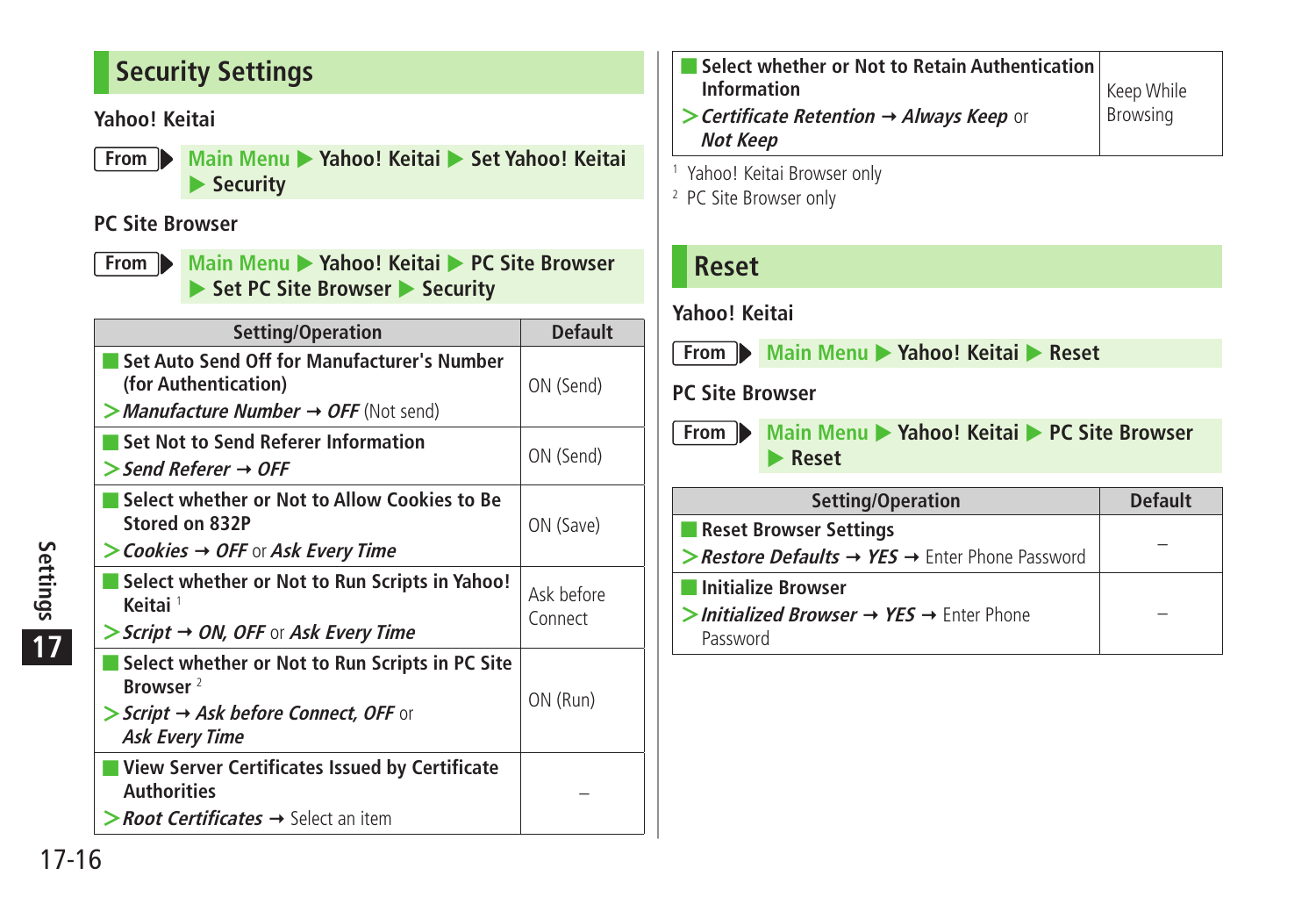# <span id="page-16-0"></span>**Settings S! Appli**

|  |  |  | From Main Menu > S! Appli > S! Appli Settings |
|--|--|--|-----------------------------------------------|
|--|--|--|-----------------------------------------------|

| Setting/Operation                                                                                   | <b>Default</b>            |  |
|-----------------------------------------------------------------------------------------------------|---------------------------|--|
| <b>Volume</b><br>$>$ <i>Volume</i> $\rightarrow$ $\circ$ to adjust volume                           | Level 4                   |  |
| <b>Backlight On/Off</b><br>$\triangleright$ Display Backlight $\rightarrow$ Always ON or Always OFF | Follow General<br>Setting |  |
| Deactivate Vibration<br>$>$ Vibration $\rightarrow$ OFF                                             | ON                        |  |
| Sync microSD Card with S! Appli Library*<br>> Synchronize microSD                                   |                           |  |

\* Update S! Appli Library on microSD Card after using microSD Card in another handset or PC.

# **Settings Osaifu-Keitai®**

|  | From Main Menu > Osaifu-Keitai > IC Card Settings |
|--|---------------------------------------------------|
|  |                                                   |

| Setting/Operation                                                                                        | Default |
|----------------------------------------------------------------------------------------------------------|---------|
| View IC Card Status                                                                                      |         |
| $>$ IC Card Status                                                                                       |         |
| Disable Handset Response to Commands from<br><b>Reader/Writer</b>                                        | All ON  |
| >Interface Settings $\rightarrow$ Enter Phone Password $\rightarrow$<br>Select an item $\rightarrow$ OFF |         |